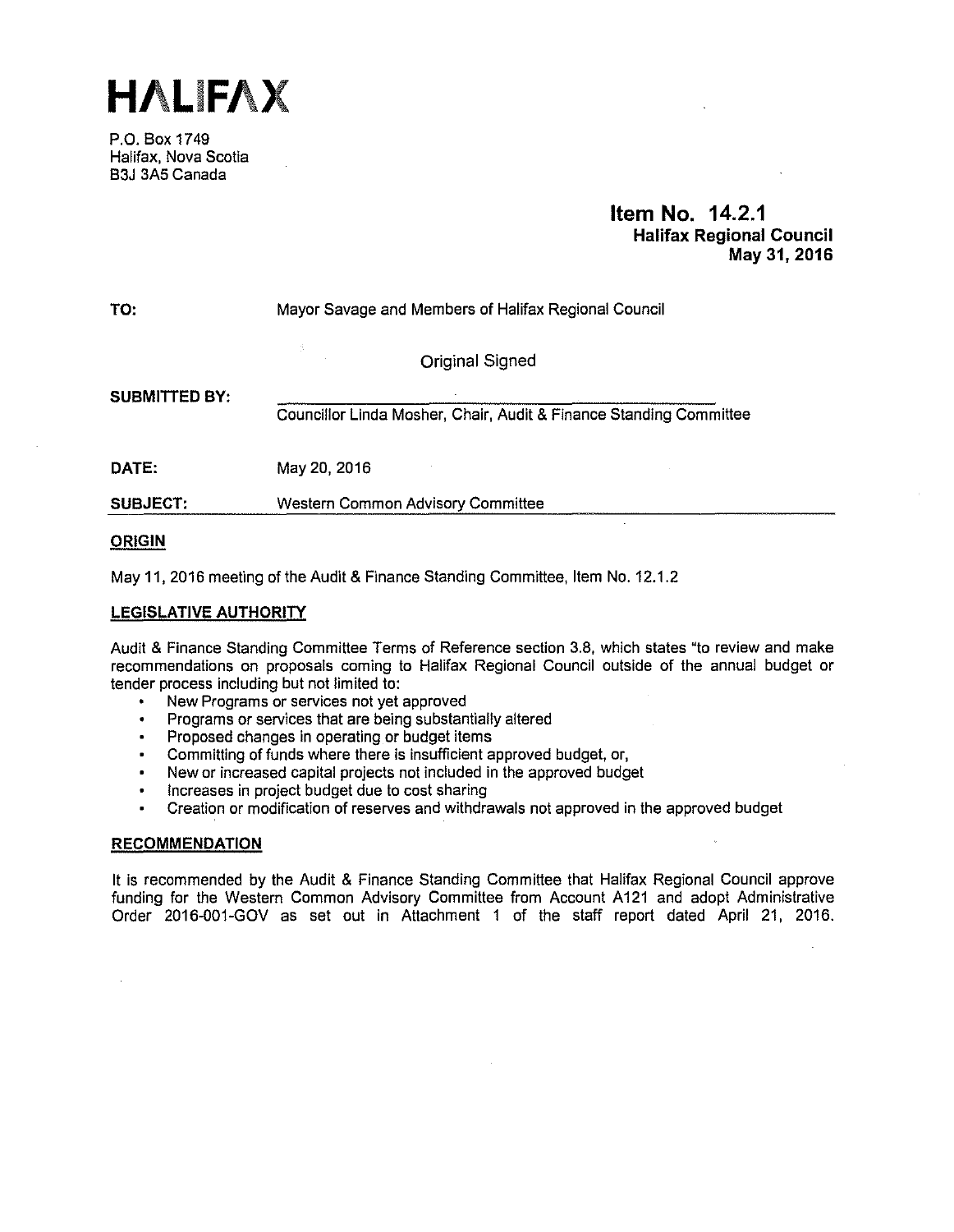# **BACKGROUND**

A staff report dated April 21, 2016 pertaining to proposed Administrative Order 2016-001-GOV, Respecting an Advisory Committee for the Western Common was before the Audit & Finance Standing Committee for consideration at its meeting held on May 11, 2016.

For further information, please refer to the attached staff report dated April 21, 2016.

## **DISCUSSION**

The Audit & Finance Standing Committee considered the staff report dated April 21, 2016 at its meeting held on May 11, 2016 and forwarded the staff recommendation to Halifax Regional Council as outlined in this report.

## **FINANCIAL IMPLICATIONS**

As outlined in the attached staff report dated April 21, 2016.

## **RISK CONSIDERATION**

As outlined in the attached staff report dated April 21, 2016.

# **COMMUNITY ENGAGEMENT**

All meetings of the Audit & Finance Standing Committee are open to the public. The agenda and reports are provided online in advance of the meeting.

## **ENVIRONMENTAL IMPLICATIONS**

Not applicable.

## **ALTERNATIVES**

The Audit & Finance Standing Committee did not discuss alternatives.

## **ATTACHMENTS**

1. Staff report dated April 21, 2016

A copy of this report can be obtained online at http://www.halifax.ca/council/agendasclcagenda.php then choose the appropriate meeting date, or by contacting the Office of the Municipal Clerk at 902.490.4210, or Fax 902.490.4208.

Report Prepared by: Liam MacSween, Legislative Assistant, 902.490.6521.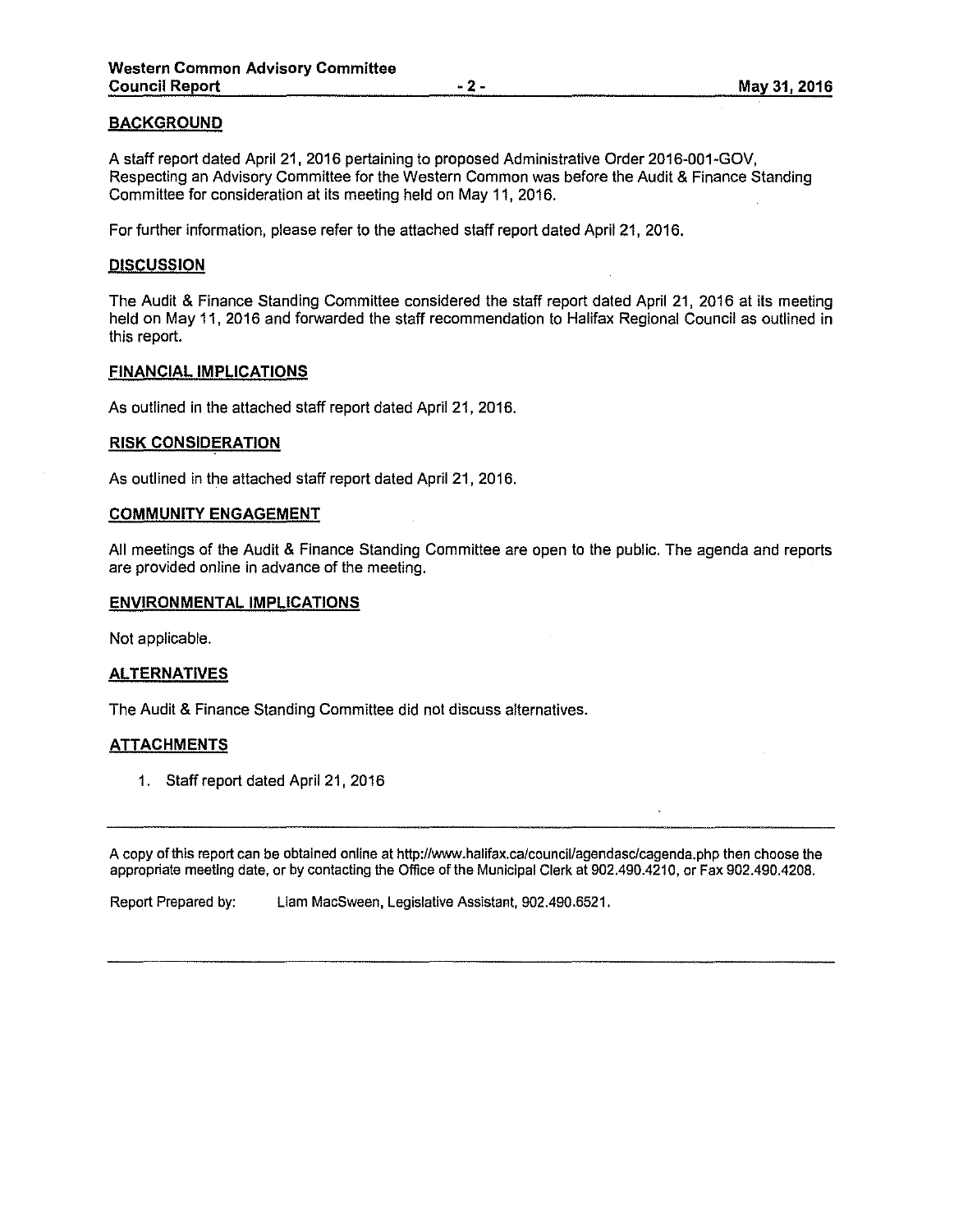

P.O. Box 1749 Halifax, Nova Scotia

# Item No. 12.1.2 Audit & Finance Standing Committee May 11, 2016

| TO:<br><b>SUBMITTED BY:</b> | Chalr/and Members of Audit & Finance Standing Committee<br><b>Original Signed</b> |  |  |  |  |
|-----------------------------|-----------------------------------------------------------------------------------|--|--|--|--|
|                             | John/Traves, Q.C. Acting Chief Administrative Officer                             |  |  |  |  |
|                             | <b>Original Signed</b><br>Brad Anguish, Director Parks & Recreation               |  |  |  |  |
| DATE:                       | April 21, 2016                                                                    |  |  |  |  |
| <b>SUBJECT:</b>             | <b>Western Common Advisory Committee</b>                                          |  |  |  |  |

## **ORIGIN**

• July 21, 2015 Halifax Regional Council motion:

А

MOVED by Councillor Karsten, seconded by Counciilor Rankin that Regional Council:

- 1. Direct staff to draft an Administrative Order to create an advisory committee to advise Council through the Halifax and West Community Council on the implementation of the Western Common Master Pian, and that Regional Council approve the terms of reference of the Advisory Commillee through adoption of the Adminlslralive Order.
- 2. The tenms of reference to refiecl a mandate lo advise, monitor and report on the phased development of the Western Common.
- 3. The composition to be made up to a maximum of 8 members nominated by Halifax and West Community Council and appointed by Regional Council In accordance with the Public Appointment Polley adopted by Regional Council.
- 4. To meet no less than twice annually and to provide an annual progress report through the HWCC on the community perspective on the implementation of the Western Common.
- 5. To refer the recommendation to the Audit & Finance Standing Committee to determine, on the recommendation of staff, a source of funding for support of the Committee.

## AMENDED MOTION PUT AND PASSED UNANIMOUSLY

## LEGISLATIVE AUTHORITY

Halifax Regional Municipality Charter, Section 23: Citizen Advisory Committees The Council may establish, by policy, citizen advisory committees which shall advise the Council, as directed by the Council.

## RECOMMENDATION

It is recommended that Audit & Finance Standing Committee recommend that Halifax Regional Council approve funding for the Western Common Advisory Committee from Account A 121 and adopt Administrative Order 2016-001-GOV as set out In Attachment 1.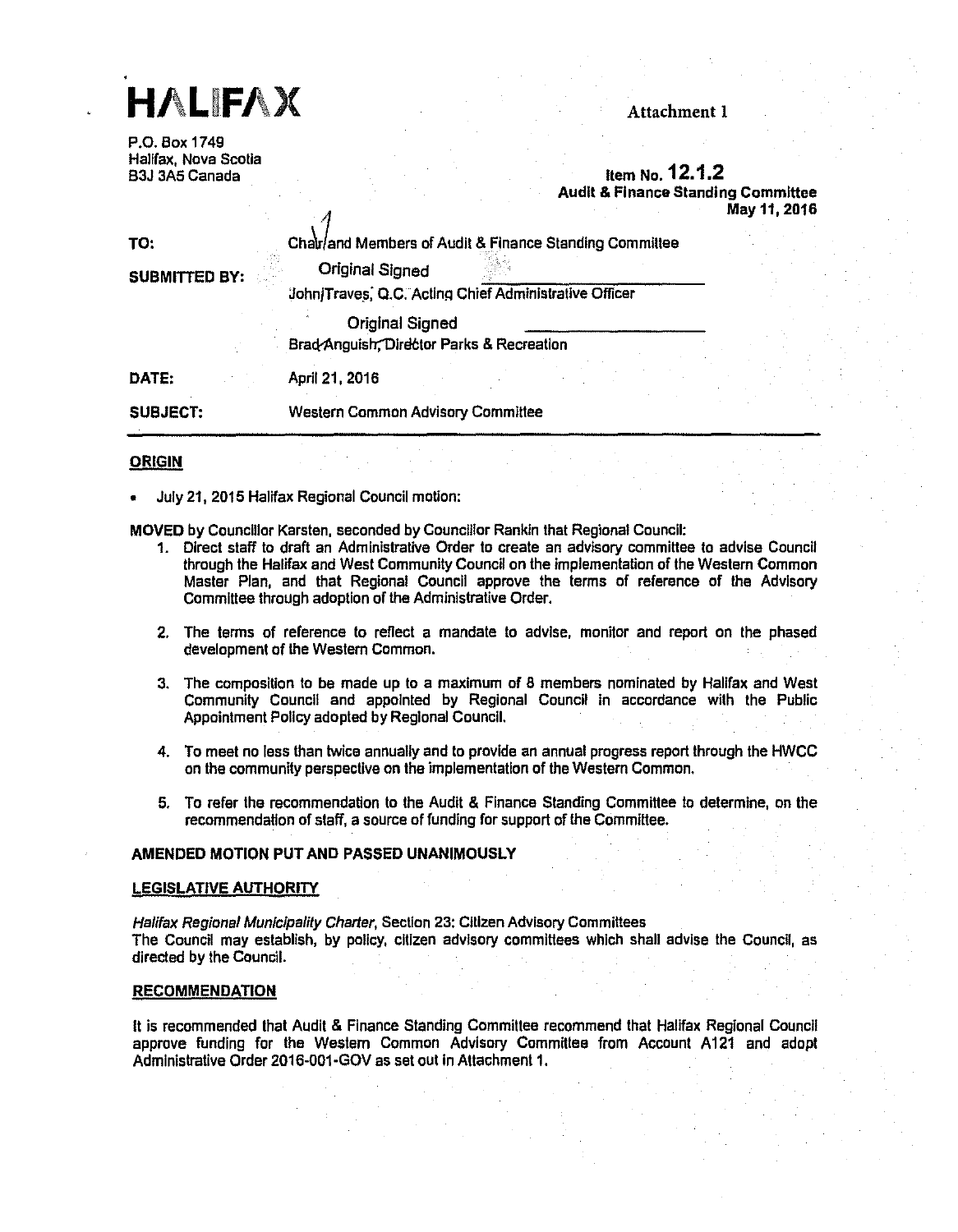#### **BACKGROUND**

The Western Common was created as a result of Regional Council's adoption of the planning for the Western Common study in 1999. That study identified multiple public priorities for the Western Common lands Including:

- 1. Hosting the Regional Waste Resource Landfill
- 2. Public Recreation
- 3. Wilderness and ecological protection
- 4. Protection of cultural resources
- 5. Transportation routes
- 6. Possible future growth In business parks and residential communities.

In accordance with the 1999 study, Council directed staff to refine the conceptual plan in 2008 through a more detailed examination of the lands and the public objectives. This was based on the reality of transportation Issues, possible need for future expansion of the Waste Resource Faclllty, and community and economic growth objectives contained in the 2006 Regional Plan and Business Park Functional Plan. The resulting master plan was adopted by Regional Council in 2010. It is predicated on an Integrated Resource Management approach, recognizing the refined goals of the Western Common is to provide:

- 1. A place for the Regional Waste Resource Faclllty to deal effectively with the municipality's waste needs without undue hardship on host communities.
- 2. Lands for wilderness recreation, protection of water quality of the Nine Mlle and Prospect River watersheds, preservation of cultural landscapes and lo sustain biodiversity and natural connections to other public open spaces through the Western Common Regional Park.
- 3. Possible future business park expansion at Ragged Lake Business Park to aid In economic development of the Region.

Each of these three goals for the Western Common impacts how the Municipality is to achieve the other. Integrated Resource Management is a common approach where multiple and sometimes diverse public objectives exist and there is a desire to find the best sustainable balance for all.

At the May 31, 2010 meeting of Western Region Community Council, a motion was passed "that the Western Region Community Council recommend that Halifax Reglonal Council approve, In principle, the Western Common Wilderness Common Master Plan as attached to the Western Common Wilderness Advisory Committee report dated May 13, 2010."

Subsequently, at Its June 15, 2010 meeting, Regional Council approved "the Western Common Wiiderness Common Master Plan as recommended in the Western Common Wiiderness Advisory Committee report dated May 13, 2010." This established the Western Common Wilderness Common Master Plan as guidance in future development of the Western Common.

At the July 21, 2015 meeting, Regional Council directed the creation of an advisory committee to advise Council on the implementation of the Western Common Master Plan. The Western Common Wiiderness Common Master Plan approved in 2010 is the document Regional Council referred to in their direction to staff on July 21, 2015.

Since the creation of the advisory committee was not previously budgeted and results in a new program, funding for the Committee would need to be approved by the Audit and Finance Standing Committee, pursuant to the Committee's Terms of Reference. Therefore, Regional Council's July 21, 2015 motion included direction for staff to obtain confirmation of the funding source for the Committee from the Audit and Finance Standing Committee.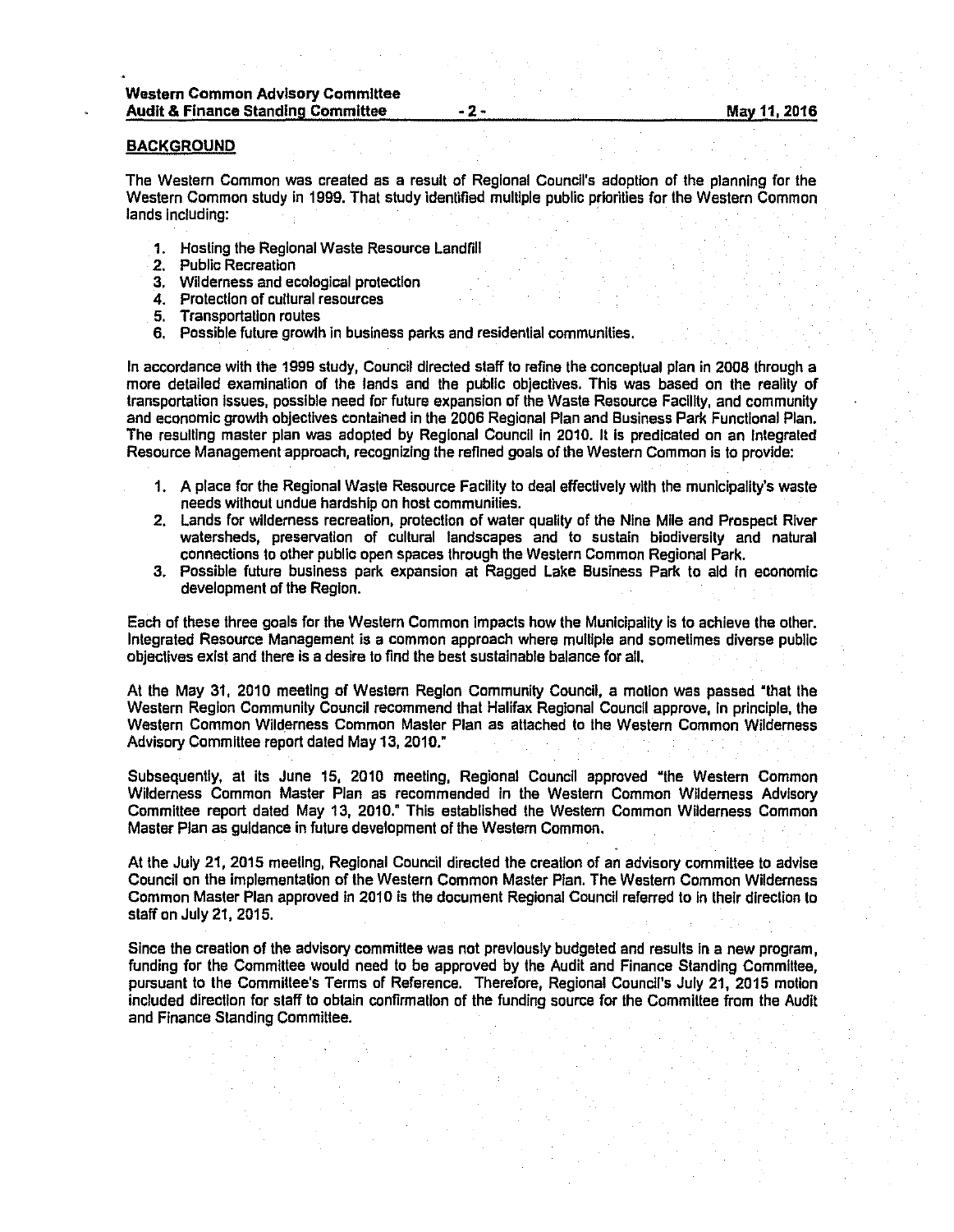#### **DISCUSSION**

Generally, the creation of the Western Common Advisory Committee is meant to:

- 1. Monitor development of the public park component of the Western Common Regional Park In accordance with the master plan and, as Identified under the Halifax Regional Munlclpal Planning Strategy; and
- 2. Contribute the Wiiderness and Park perspective as part of an Integrated Resource Management approach for the entire Western Common as envisioned both In the 1999 and 2010 plans.

The scope and draft terms of reference for the Commlltee are defined In Proposed Administrative Order 2016-001-GOV (Attachment 1). The proposed terms of reference have been designed lo ensure that the mandate of this Committee does not undermine or duplicate the mandate of the Otter Lake Community Monitoring Committee which is tasked with monitoring the operation of the Otter Lake facllity.

Pursuant lo the Administrative Order, the Committee will advise Regional Council and be supported by the Municipal Clerk's Office which, and as a result will incur operating costs. The cost of establishing an ongoing HRM advisory committee is estimated to be up to \$16,000 annually. This Includes approximately \$10,000 of existing staff time. The other components include:

- Administrative and Legislative Support to Committee:
	- Agenda and Meeting coordination support by Legislative Assistant annual estimate \$2,000
	- Contract Legislative Support \$225/meetlng annual esllmate \$2,000
- $\circ$  Space/equipment rental  $-$  \$200/meeting  $-$  annual estimate \$2,000

#### FINANCIAL IMPLICATIONS

The added costs for administrative and legislative Support to the Committee of \$6,000 could result In an over expenditure in the Municipal Clerk's Office. The cost for one committee can be addressed in the corporate budget for the CAO business unit in 2016/17. However, as additional committees are formed this Item will need to be considered as a pressure for future operating budgets.

#### RISK CONSIDERATION

There are no significant risks associated with the recommendation in this report. The risks considered rate Low.

To reach this conclusion, consideration was given to operational risks. Council's direction In terms of the scope and terms of reference for the Committee has been defined In Proposed Administrative Order 2016-001-GOV.

#### COMMUNITY ENGAGEMENT

Creation of the Western Common Advisory Committee is a recommendation contained within the 2010 Western Common Wilderness Plan and is In keeping with Council's policies on public consultation.

### ENVIRONMENTAL IMPLICATIONS

There are no environmental implications associated with the creation of this advisory committee.

#### ALTERNATIVES

Audit & Finance Standing Committee could recommend that Regional Council amend Administrative Order 2016-001-GOV.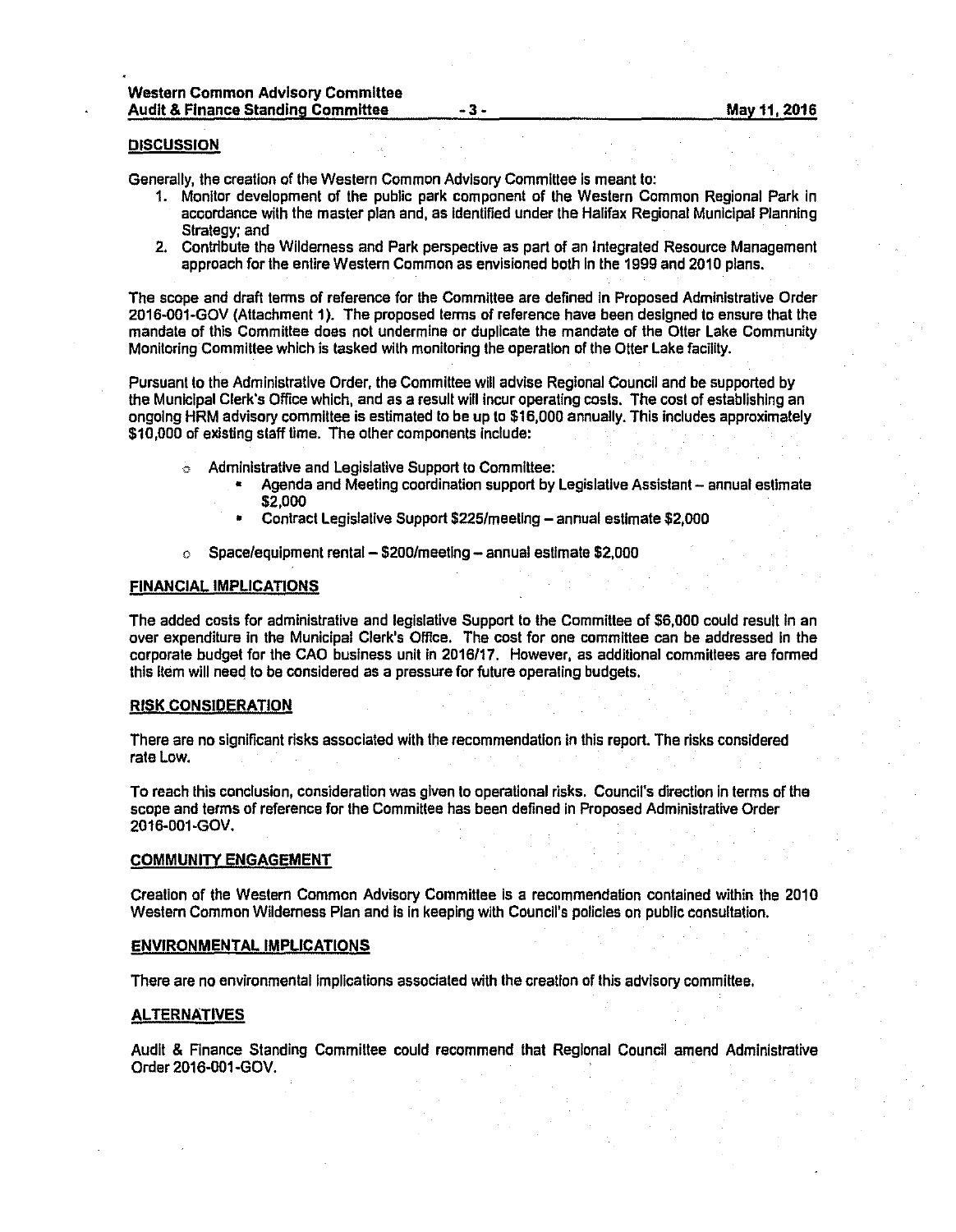# **ATTACHMENTS**

Attachment 1 - Proposed Administrative Order 2016-001-GOV Attachment 2 - Map of the Proposed Western Common Regional Park

A copy of this report can be obtained online at http://www.halifax.ca/council/agendasc/cagenda.php then choose the appropriate meeting date, or by contacting the Office of the Municipal Clerk at 902.490.4210, or Fax 902.490.4208.

| Report Prepared by:        | Peter Bigelow, Policy and Planning Manager Parks and Recreation,<br>902.476.4016           |  |  |  |
|----------------------------|--------------------------------------------------------------------------------------------|--|--|--|
| Report Approved by:        | <b>Original Signed</b>                                                                     |  |  |  |
|                            | Denise Schofield, Manager, Program Support Services, Parks and Recreation,<br>902 490 6252 |  |  |  |
| Report Approved by         | Original Signed                                                                            |  |  |  |
|                            | Kevin Arjoon, Municipal Clerk, 902.490.6456                                                |  |  |  |
|                            | <b>Original Signed</b>                                                                     |  |  |  |
| <b>Report Approved by:</b> |                                                                                            |  |  |  |
|                            | Martin Ward, QC, A/Director of Legal, Insurance and Risk Management Services,<br>902.490.6 |  |  |  |
| Financial Approval by:     | <b>Original Signed</b>                                                                     |  |  |  |
|                            |                                                                                            |  |  |  |
|                            | Amanda Whitewood, Director of Finance and Information Technology/CFO,<br>902,490,6308      |  |  |  |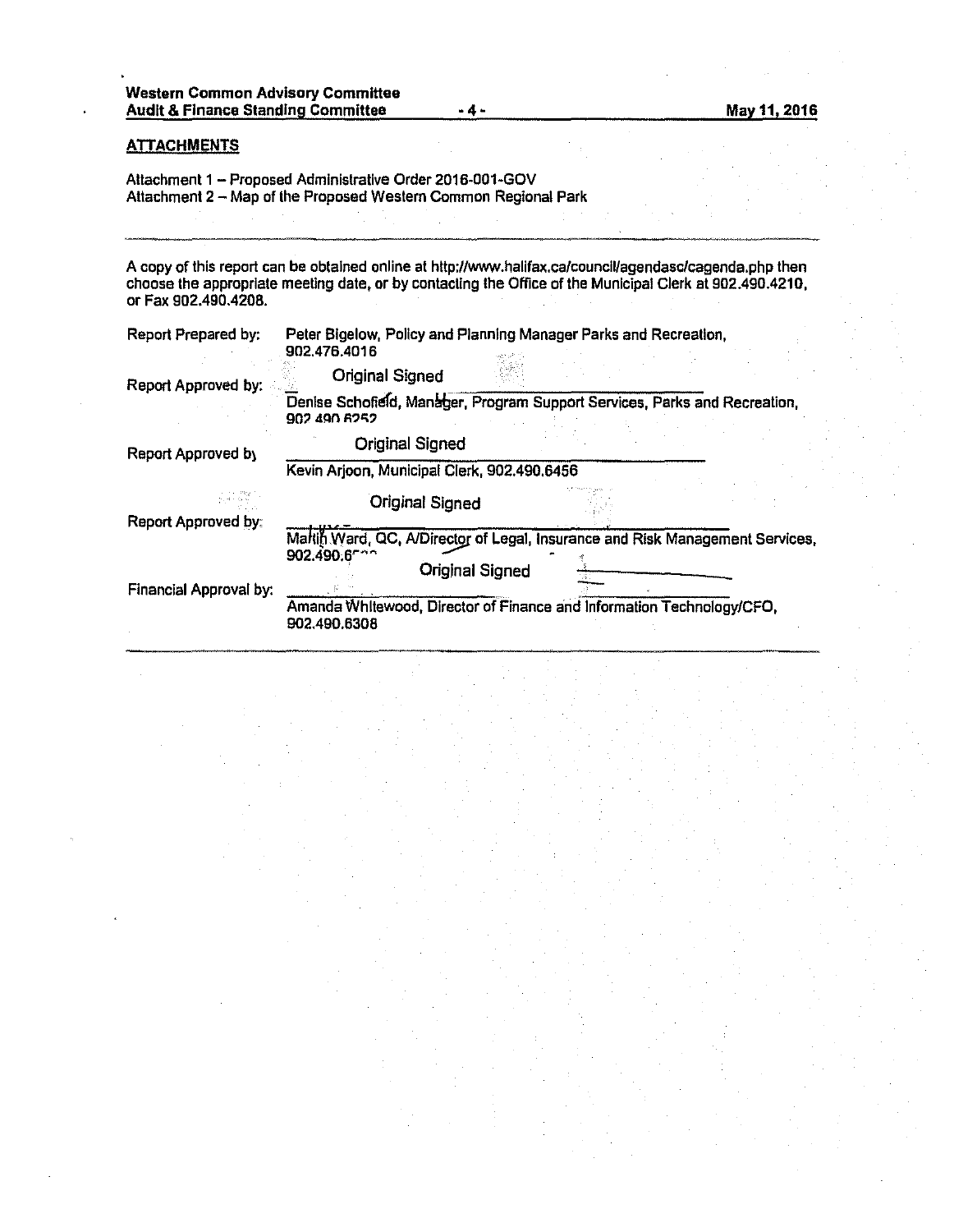# **Attachment 1**

# **ADMINISTRATIVE ORDER NUMBER 2016-001-GOV RESPECTING THE ADVISORY COMMITTEE ON THE WESTERN COMMON**

**WHEREAS** the Halifax Regional Municipality has established the Western Common for the purposes of public recreation, wilderness and heritage protection, future business park development and hosting the Otter Lake Solid Waste Resource Facility;

**·AND WHEREAS** the Halifax Regional Municipality has approved the creation of a Regional Park within the Western Common through the Regional Municipal Planning Strategy;

**AND WHEREAS** the Halifax Regional Municipality approved the Western Common Wilderness Common Master Plan on June 15, 2010 as guidance for the future of the Western Common Park;

**AND WHEREAS** the Halifax Regional Municipality wishes to establish a committee to provide advice to Regional Council on the development, operation and protection of the Western Common Park;

**BE IT RESOLVED AS AN ADMINISTRATIVE ORDER** of the Council of the Halifax Regional Municipality under the authority of the Halifax Regional Municipality Charter, as follows:

## **Short Title**

1. This Administrative Order may be known as the Western Common Advisory Committee Administrative Order.

## **Interpretation**

2. In this Administrative Order,

- (a) "Committee" means the Western Common Advisory Committee;
- (b) "Community Council" means Halifax and West Community Council;
- (c) "Council" means the Council of the Halifax Regional Municipality;
- (d) "Master Plan" means the Western Common Wilderness Common Master Plan;
- (e) "Municipality• means the Halifax Regional Municipality;
- (f) "Park" means the Western Common Regional Park;

(g) "Western Common· means those lands identified as such in the Western Common Wilderness Common Master Plan; and

(h) "Wilderness Common" means those lands identified as such in the Western Common Wilderness Common Master Plan.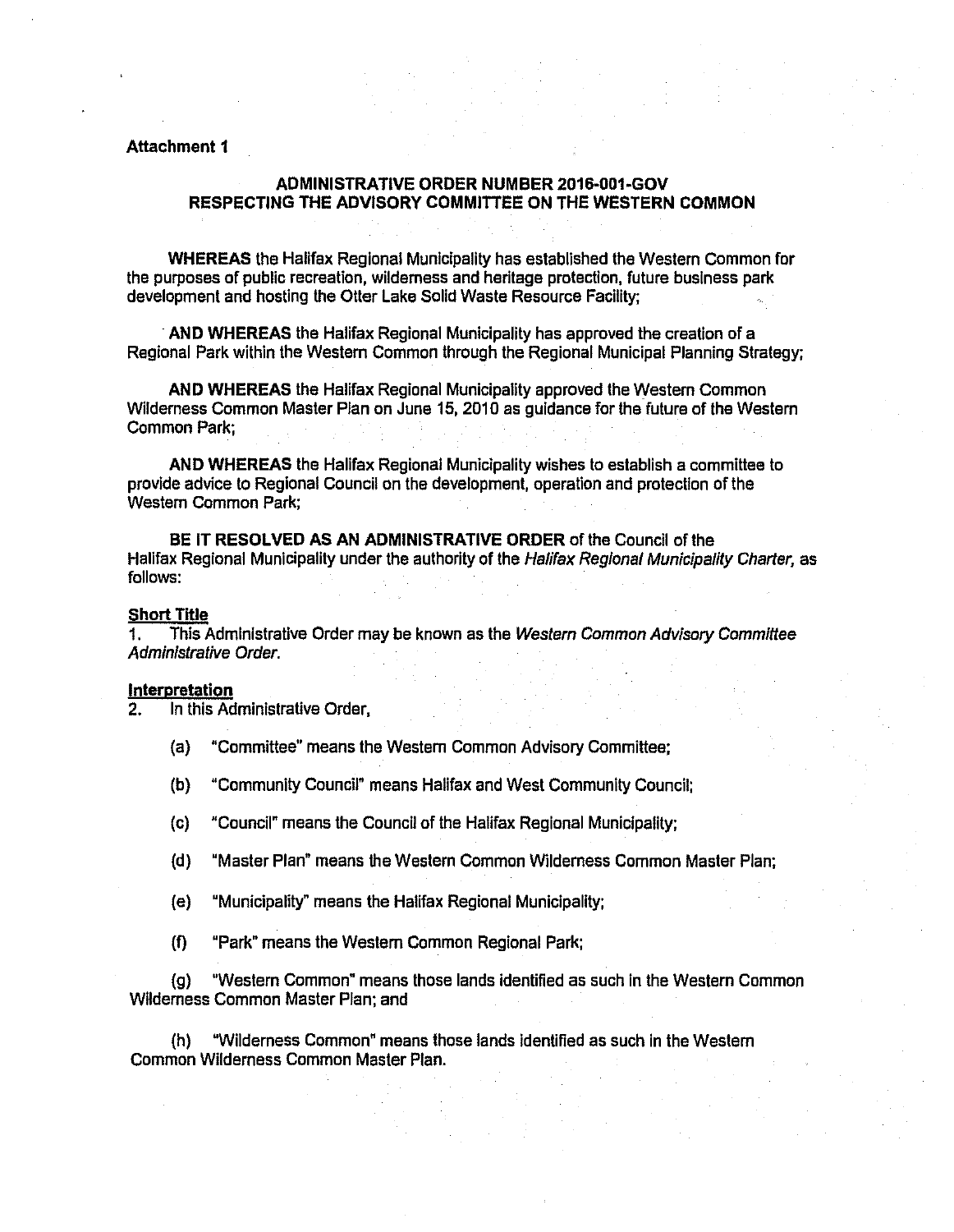# **Purpose**<br>3. The

3. The purpose of this Administrative Order is to establish the terms of reference under which the Western Common Advisory Committee will advise Council on the development and operation of the Western Common.

# The Western Common Advisory Committee

4. There is hereby established an Advisory Committee on the Western Common.

# The Western Common<br>5. The Municipality's

5. The Municipality's management of the Western Common will be guided by the following objectives:

(a) the protection of valuable ecological and cultural assets;

(b) the provision of access to sustainable wilderness recreation though improvements and programs;

- (c) the location of Otter Lake Regional Waste Facility; and
- (d) the possible expansion of the Ragged Lake Business Park.

# Duties of the Committee

6. The Committee shall monitor the phased development of the Western Common and advise Council, through the Halifax and West Community Council, on the community perspective of the Implementation of the Master Plan as follows:

(a) the Committee shall advise Council on detailed planning and development of the Park; and

(b) the Committee shall advise Council on environmental sustainability in the Park, Including:

- (i) public access and wilderness recreation programing;
- (ii) impact of land uses, within and adjacent to the Western Common, on the Park;<br>(iii) ecological diversity and connectivity;
- ecological diversity and connectivity;
- (iv) cultural landscapes; and
- (v) park operational matters.

# Administrative Order One

7. Except as herein provided, the provisions of Administrative Order One, Respecting the Procedures of Council, shall apply to the Committee.

# Public Appointment Policy

8. Except as herein provided, the provisions of the Public Appointment Polley shall apply to the Committee.

# Membership

9. The nominating body for membership on the Committee shall be the Halifax and West Community Council.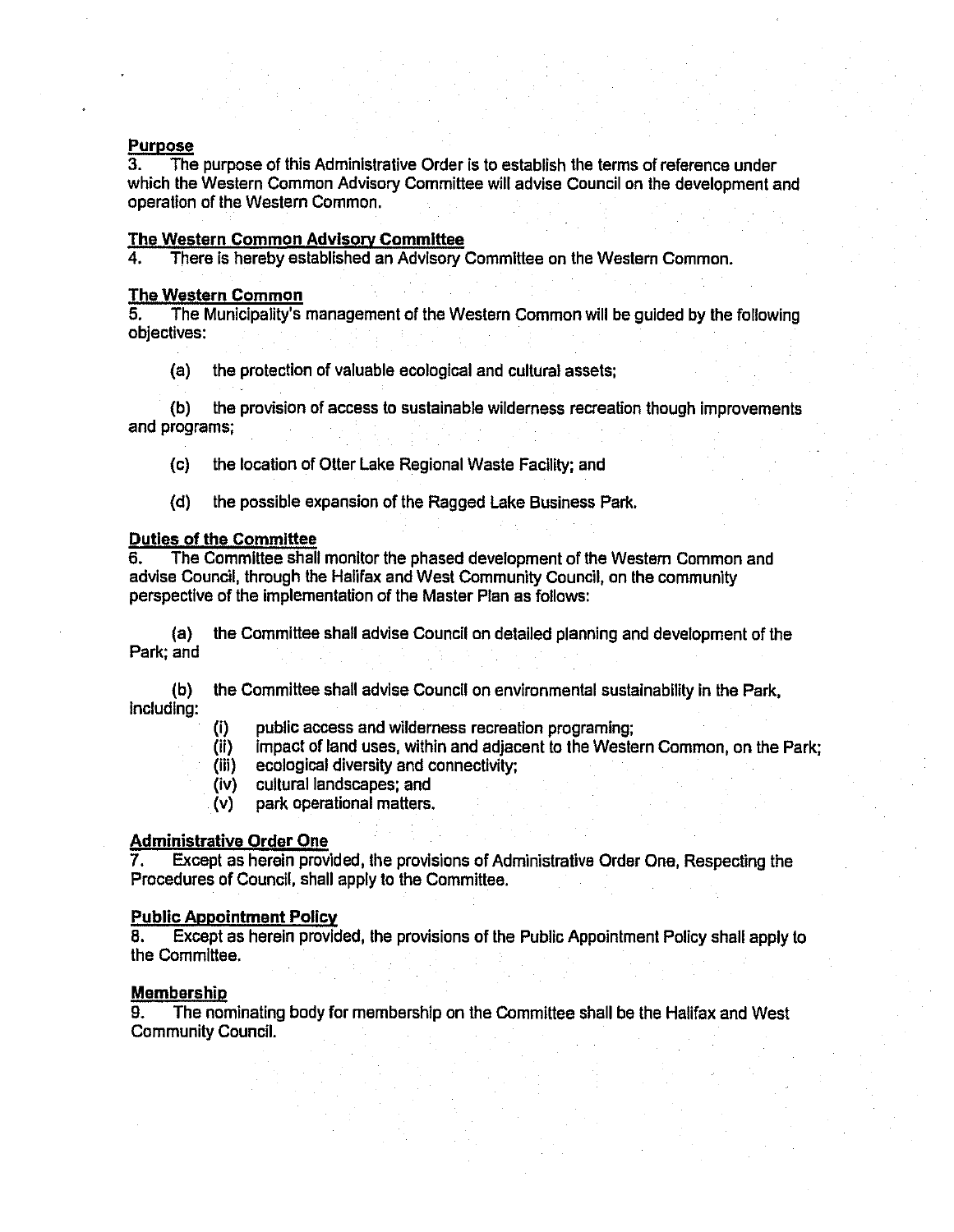# 10. The Committee shall be comprised of eight (8) members as follows:

(a) one (1) representative of the local business community;

(b) one (1) member of the public with demonstrated knowledge of public recreation and trails;

(c) one (1) member of the public with demonstrated knowledge in applied ecological sciences;

- (d) one (1) member of an environmental Non-Government Organization (NGO);
- (e) one (1) member resident of the community of Goodwood/Hatchet Lake;
- (f) one ( 1) member resident of Beechville/Timberlea; and
- (g) two (2) members at large with an interest In the furtherance of the Park.

## Term of Membership

11. · At Its Initial creation, three members of the Committee shall be appointed for a term of one year and four members for a tenm of two years, after which all appointments shall be for a term of two years.

## Reporting

12. The Committee Chair shall, with the assistance of staff, submit a written report to the Halifax and West Community Council in accordance with section 6 at least once annually.

## Sub-Committees

13. The Committee may appoint sub-committees, consisting of members of the Committee, to report to the Committee on matters that the Committee determines require further investigation.

14. The Committee shall appoint one of its members to chair the sub-committee at the time it constitutes the sub-committee.

15. Sub-committees shall report directly to the Committee.

## Meetings

16. The Committee shall meet no less than twice annually or otherwise as required to fulfill the duties as outlined.

17. The Chair, in consultation with staff of the Office of the Municipal Clerk, shall be responsible for calling all meetings of the Committee and for selling the agenda.

# **General**

18. For greater certainty, the Committee does not report lo the Community Planning & Economic Development Standing Committee or the Environment and Sustainability Standing Committee, unless otherwise directed by Council.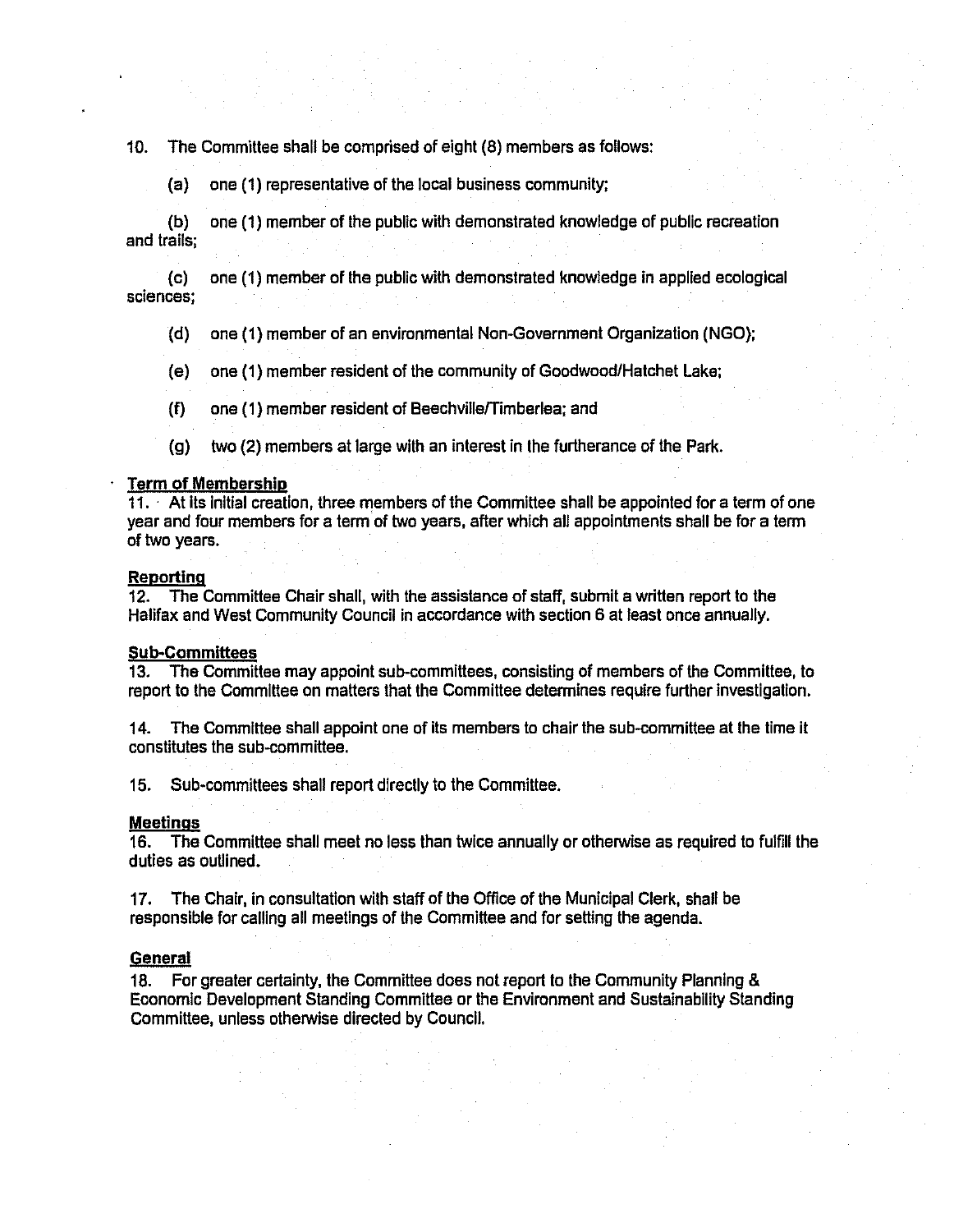19. In the absence of the Chair, the members of the Committee may select a member to chair a meeting.

Done and passed in Council this day of April, 2016.

**Mayor** 

Municipal Clerk

I, Kevin Arjoon, Municipal Clerk of the Halifax Regional Municipality, hereby certify that the above-noted Administrative Order was passed at a meeting of Halifax Regional Council held on June 10, 2014.

Kevin Arjoon, Municipal Clerk

Notice of Motion: —, 2016 Approval: ——, 2016